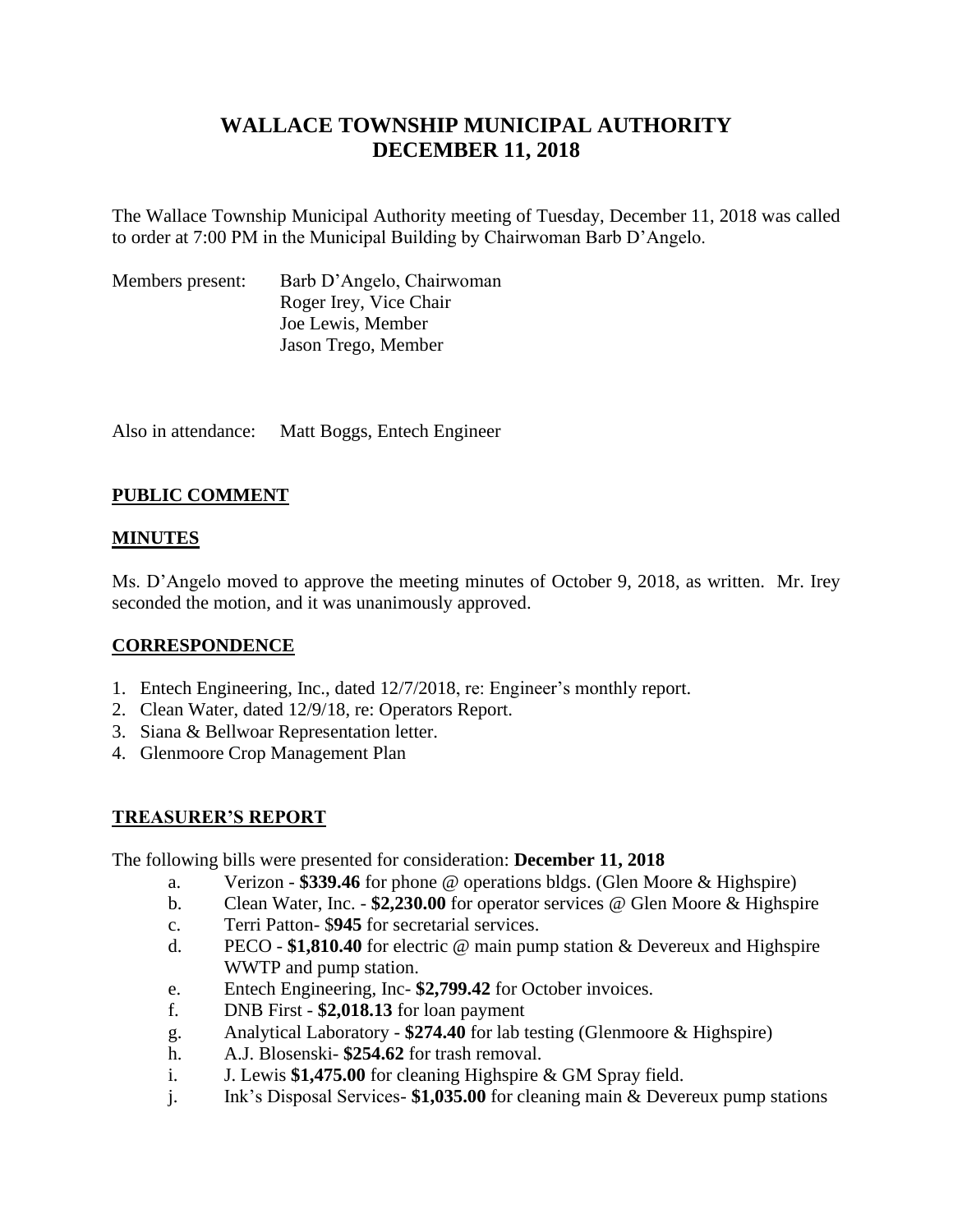- k. Larry Hepner- **\$450.00** for examining rutting at GM spray fields.
- l. Site Specific- **\$2,124.29** for 151 Indiantown Rd (faulty switch \$962.39) & balance from 1941 Creek Rd (repaired pump)
- m. Constellation- **\$38.43** for highspire electric

## **TOTAL: \$15,794.15**

Mr. Irey moved to approve invoices "a" through "m" above for the month of December, as presented. Ms. D'Angelo seconded the motion, and it was unanimously approved. Mr. Lewis recused himself from item "i".

The following bills were presented for consideration: **November, 2018**

- a. Verizon **\$329.59** for phone @ operations bldgs. (Glen Moore & Highspire)
- b. Clean Water, Inc. **\$2,230.00** for operator services @ Glen Moore & Highspire
- c. Terri Patton- \$**903.00** for secretarial services.
- d. PECO **\$1,885.38** for electric @ main pump station & Devereux and Highspire WWTP and pump station.
- e. Entech Engineering, Inc- **\$5,883.53** for general engineering.
- f. DNB First **\$2,038.19** for loan payment
- g. Analytical Laboratory **\$336.90** for lab testing (Glenmoore & Highspire)
- h. A.J. Blosenski- **\$254.62** for trash removal.
- i. Ink's Disposal Services- **\$1,035.00** for cleaning main & Devereux pump stations
- j. Ralph Hannun**-\$250.00**for trimming.
- k. Deckman Electric- **\$41.35** for cutlet sleeve.
- l. PreDoc **\$826.25 for** 19 McConnell
- m. Siana Bellwoar & McAndrew, LLP- **\$467.45** for legal services.
- n. Constellation- **\$8.98** for Highspire electric.
- o. Great Valley Lockshop- \$289.22 for new locks/keys at Highspire.
- p. Site Specific-**\$1,630.00**
- q. Martin AG Services, INC- **\$397.84** for soil testing.

## **TOTAL: \$18,807.30**

Mr. Irey moved to ratify invoices "a" through "q" above for the month of November, as presented. Ms. D'Angelo seconded the motion, and it was unanimously approved.

#### **FINANCIAL STATEMENTS**-

Balance Sheet, Budget vs Actual Glenmoore & Highspire and Profit & Loss.

Ms. D'Angelo moved to approve the financial statements above for the month of December, as presented. Mr. Irey seconded the motion, and it was unanimously approved.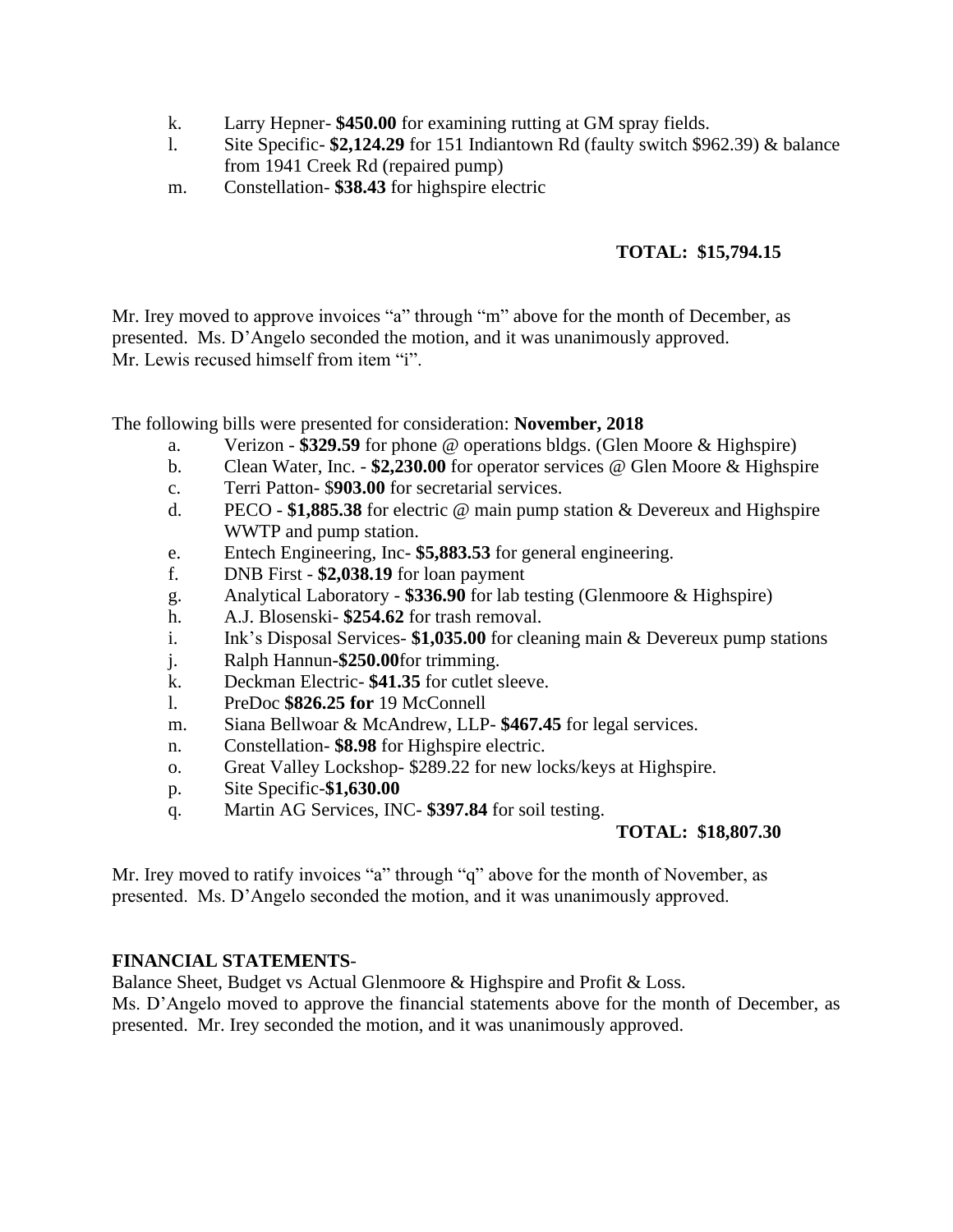## **OPERATORS REPORT**

#### Glenmoore WWTP

- a. Spraying continues at the spray field.
- b. Joe Lewis repaired a broken riser at the spray field and a broken nipple at 100 Park Lane.
- c. Generator was tested under load.

### Highspire WWTP

- a. There were no emergency visits required.
- b. Ink's cleaned the clarifiers and removed sludge.
- c. Generator was tested under load.
- d. Joe Lewis removed a blocked pipe from the screening chamber.

## **ENGINEER'S REPORT**

#### E-1 Grinder Pump Replacement-

Since the last grinder pump retrofit in October, there has been no additional retrofits and one is being scheduled for 1871 Creek Road, which is needed. Future replacements will be prioritized based on need. Grinder pump replacement will include critical pump replacements only until DCED Grant project is developed.

Highspire WWTP - A few site visits to the treatment plant were performed in November and December. As relayed by Joe Lewis, the Surge Tank Bypass which consists of piping and valves, was causing a clogging of the influent line into the Surge Tank. The valves and piping were removed to allow free flowing influent flow. Temporary piping can be installed for future Surge Tank bypass, if needed.

As noted during the November meeting, there is a potential for additional trees to fall outside of the WWTP property. It is recommended that a letter be prepared for the Highspire Homeowner Association for possible removal of critical trees.

Glenmoore WWTP- A few site visits to the treatment plant were performed in November and December. Two calls were received over the past two months from area residents experiencing increased groundwater and surface water. While inspecting the fields, it is noted that the ground is saturated and due to the need to spray, this condition will continue over the winter months.

Entech performed a site visit of the spray fields in October and found spray heads and isolation valves are recommended. Costs have been obtained by Rain-flo Irrigation and will be presented at the meeting.

Mr. Irey moved to approve Joe Lewis purchase spray head equipment for Glenmoore spray field. Ms. D'Angelo seconded the motion, and it was unanimously approved.

## Spring Mill Subdivision-

The sanitary sewer infrastructure is near completion for the subdivision. Inspection has been performed by Dan O'Connell from Castle Valley Consultants. Dan provided some photos of what appears to be trees within the proposed easement area. Dan was to investigate having these trees removed. The developer provided a signed Easement Agreement which included a sketch showing